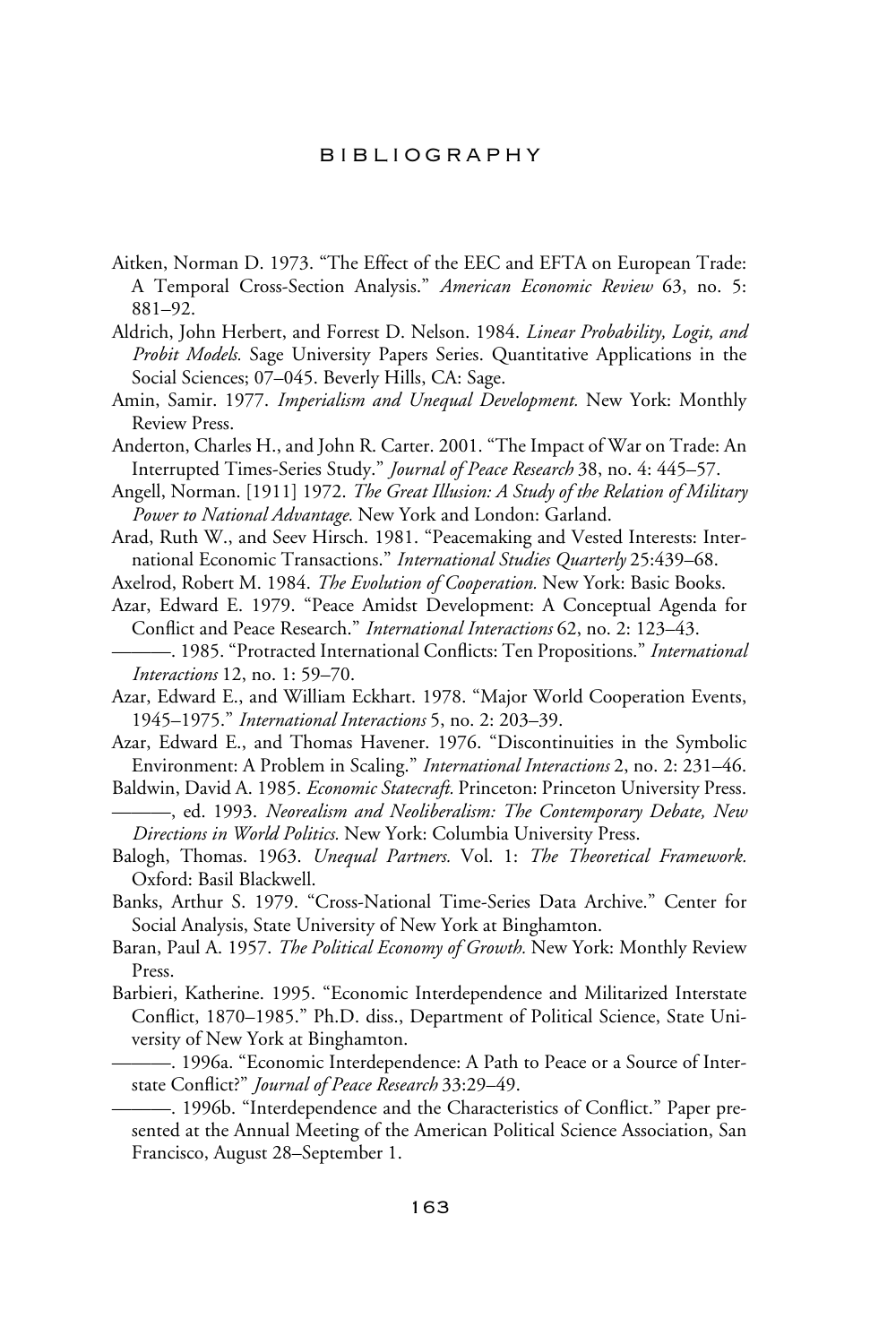—. 1996c. "Explaining Discrepant Findings in the Trade-Conflict Literature." Presented at the Annual Meeting of the International Studies Association, San Diego, April 16–21.

———. 1997. "Risky Business: The Impact of Trade Linkages on Interstate Conflict, 1870–1985." In *Enforcing Cooperation: 'Risky' States and Intergovernmental Management of Conflict,* ed. Gerald Schneider and Patricia A. Weitsman, 202–31. London: Macmillan.

- 1998. "International Trade and Conflict: The Debatable Relationship." Presented at the Annual Meeting of the International Studies Association, Minneapolis, March 18–21.

Barbieri, Katherine, and Stuart A. Bremer. 1995. "Economic Interdependence and Dispute Duration, 1870–1985." Paper presented at the Annual Meeting of the Peace Science Society, Columbus, OH, October 13–15.

- Barbieri, Katherine, and Jack S. Levy. 1999. "Sleeping with the Enemy: The Impact of War on Trade." *Journal of Peace Research* 36, no. 4: 463–80.
- Barbieri, Katherine, and Gerald Schneider. 1999. "Globalization and Peace: Assessing New Directions in the Study of Trade and Conflict." *Journal of Peace Research* 36, no. 4: 387–404.
- Beck, Nathaniel, Jonathan N. Katz, and Richard Tucker. 1998. "Taking Time Seriously: Time-Series-Cross-Section Analysis with a Binary Dependent Variable." *American Journal of Political Science* 42, no. 4: 1260–88.
- Bercheid, Ellen, Mark Snyder, and Allen Omoto. 1989. "Issues in Studying Close Relationships: Conceptualizing and Measuring Closeness." In *Close Relationships,* ed. Clyde Hendrick, 39–62. Newbury Park, CA: Sage.
- Bhagwati, Jagdish N., ed. 1996. *International Trade: Selected Readings.* 2d ed. Cambridge: MIT Press.
- Bidwell, Robin Leonard. 1970. *Currency Conversion Tables: A Hundred Years of Change.* London: Rex Collings.
- Blainey, Geoffrey. 1973. *The Causes of War.* New York: Free Press.
- Blanchard, Jean-Marc F., and Norrin M. Ripsman. 1994. "Peace through Economic Interdependence? Appeasement in 1936." Paper presented at the Annual Meeting of the American Political Science Association, New York, Sept. 1–14.

Blomström, Magnus, and Björn Hettne. 1984. *Development Theory in Transition: The Dependency Debate and Beyond. Third World Responses.* London: Zed Books.

Blumenfeld, Jesmond, and Institute of International Affairs. 1991. *Economic Interdependence in Southern Africa: From Conflict to Cooperation.* New York: St. Martin's.

- Boulding, Kenneth Ewart. 1962. *Conflict and Defense: A General Theory*. New York: Harper.
- Brawley, Mark. 1993. "Regime Types, Markers, and War. The Importance of Pervasive Rents in Foreign Policy." *Comparative Political Studies* 26, no. 2: 178–97.
- Bremer, Stuart A. 1980. "National Capabilities and War Proneness." In *The Corre-*

<sup>———. 1998. &</sup>quot;Economic Interdependence and Dispute Duration, 1870–1992." Manuscript.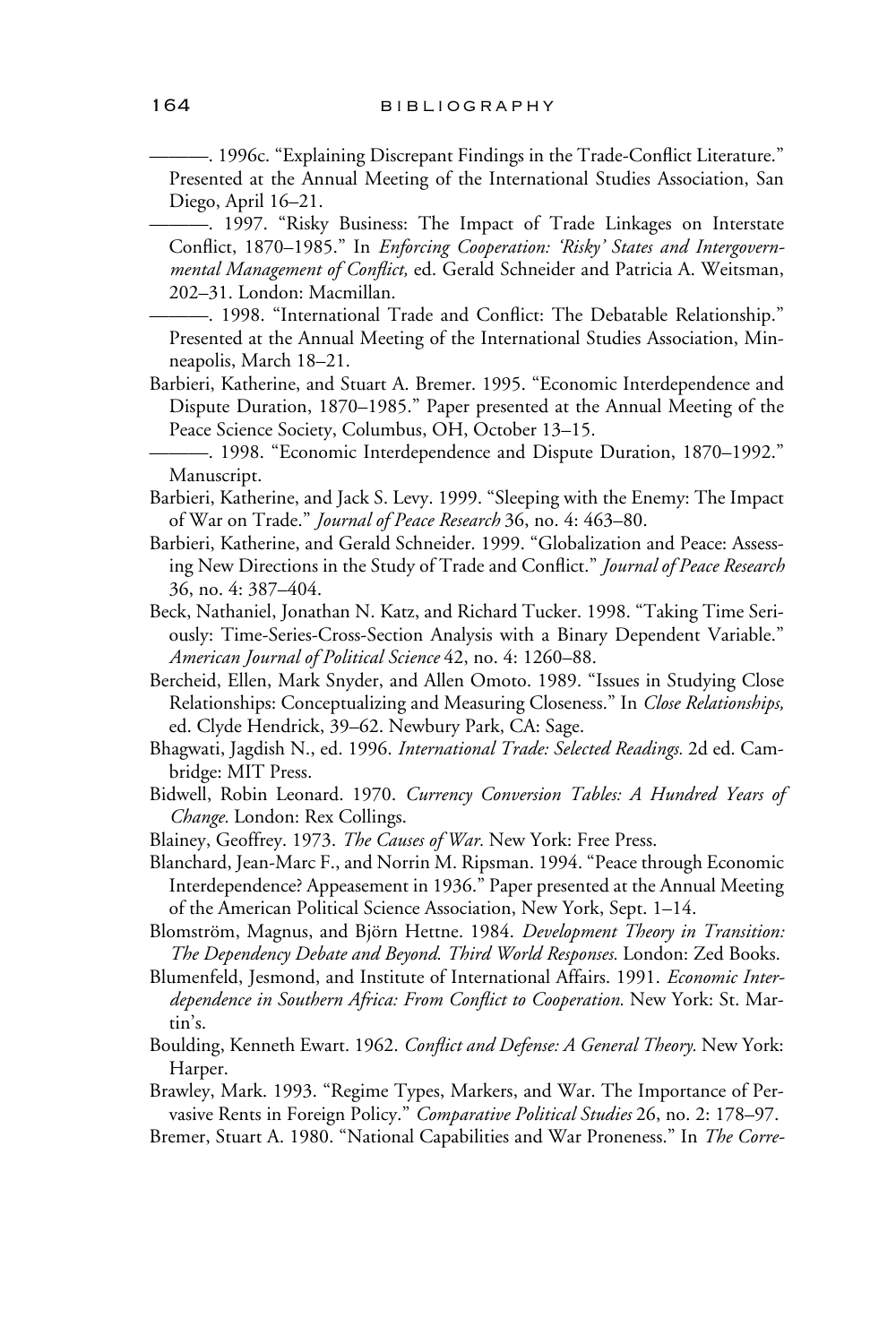*lates of War II: Testing Some Realpolitik Models,* ed. J. David Singer, 57–83. New York: Free Press.

———. 1992a. "Are Democracies Less Likely to Join Wars?" Paper presented at the Annual Meeting of the American Political Science Association, Chicago, September 3–6.

- ———. 1992b. "Dangerous Dyads: Conditions Affecting the Likelihood of Interstate War, 1816-1965." *Journal of Conflict Resolution* 36, no. 2: 309-41.
- -. 1993. "Democracy and Militarized Interstate Conflict, 1816-1965." Inter*national Interactions* 18:231–50.
- Bremer, Stuart A., and Thomas R. Cusack, eds. 1995. *The Process of War: Advancing* the Scientific Study of War. Luxembourg: Gordon and Breach.
- Brown, Keith C., ed. 1965. *Hobbes Studies.* Cambridge: Harvard University Press.
- Bueno de Mesquita, Bruce. 1981. *The War Trap.* New Haven: Yale University Press.
- Buzan, Barry. 1984. "Economic Structure and International Security: The Limits of the Liberal Case." *International Organization* 38, no. 4: 597–624.
- Cardoso, Fernando Henrique, and Enzo Faletto. 1979. *Dependency and Development in Latin America.* Berkeley: University of California Press.
- Chan, Steven. 1997. "In Search of Democratic Peace: Problems and Promise." *Mershon International Studies Review* 41, no. 1: 59–92.

Chatterji, Manas, and Linda Rennie Forcey. 1992. *Disarmament, Economic Conversion, and Management of Peace.* New York: Praeger.

Choucri, Nazli, and Robert Carver North. 1975. *Nations in Conflict: National Growth and International Violence.* San Francisco: W. H. Freeman.

———. 1989. "Lateral Pressure in International Relations: Concept and Theory." In *Handbook of War Studies,* ed. Manus I. Midlarsky, 289–326. Boston: Unwin Hyman.

- Cohen, Benjamin J. 1973. *The Question of Imperialism: The Political Economy of Dominance and Dependence.* Political Economy of International Relations Series. New York: Basic Books.
- Cooper, Richard N. 1968. *The Economics of Interdependence: Economic Policy in the Atlantic Community.* New York: McGraw-Hill, for the Council on Foreign Relations.
- Coser, Lewis A. 1956. *The Functions of Social Conflict*. Glencoe, IL: Free Press.
- de Rohan, Henri. 1995. *De l'intérêt des princes et des états de la chrétienté.* Ed. Christian Lazzeri. Paris: Presses Universitaires de France.
- de Vries, Michael. 1990. "Interdependence, Cooperation, and Conflict: An Empirical Analysis." *Journal of Peace Research* 27, no. 4:429–44.
- de Wilde, Jaap. 1991. *Saved from Oblivion: Interdependence Theory in the First Half of the Twentieth Century. A Study of the Causality between War and Complex Interdependence.* Aldershot: Dartmouth.
- Deane, Herbert A. 1963. *The Political and Social Ideas of St. Augustine.* New York: Columbia University Press.
- Deutsch, Karl Wolfgang, Sidney Burrel, Robert Kann, Maurice Lee, Martin Lichterman, Raymond Lindgren, Francis Loewenheim, and Richard van Wagener. 1957.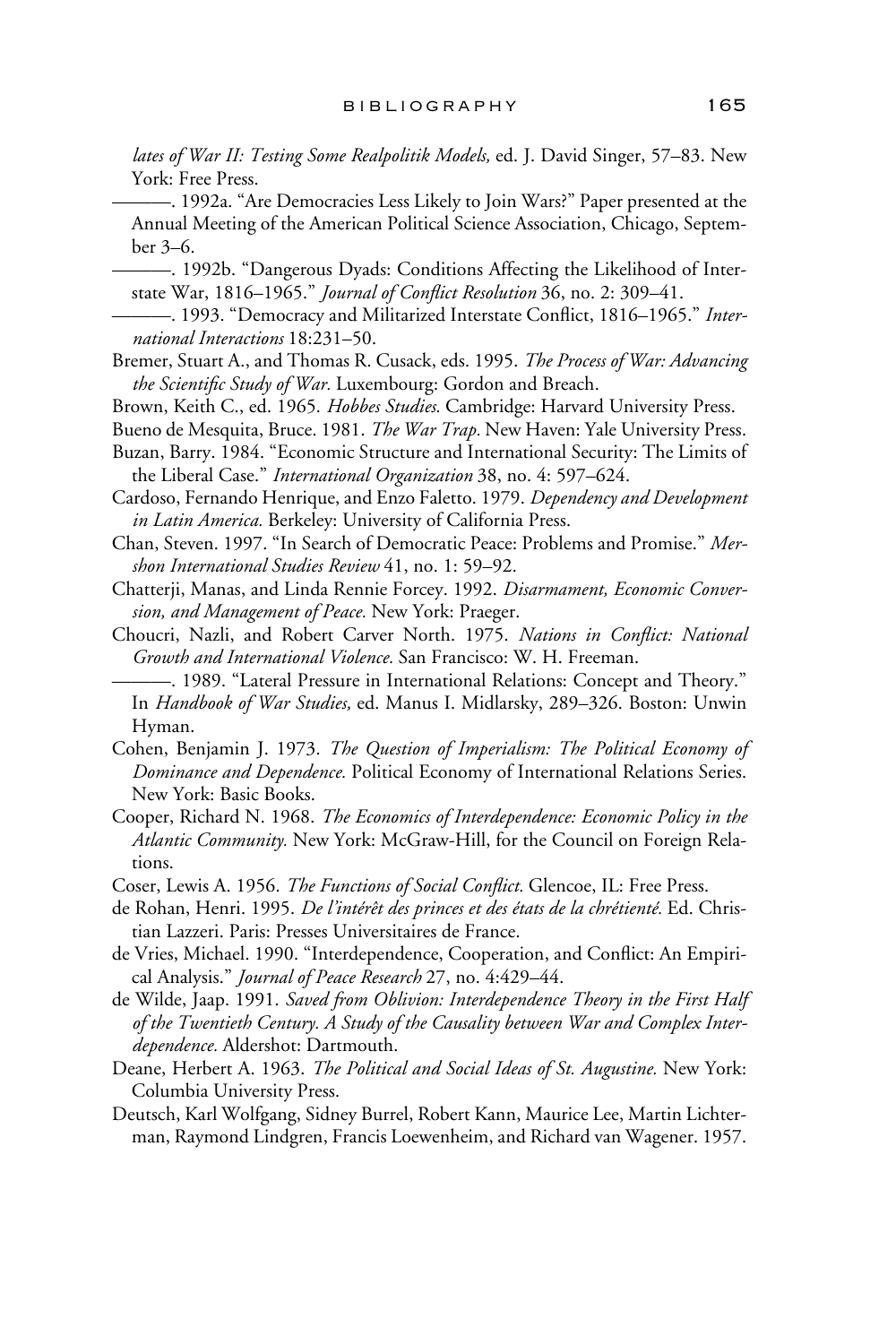*Political Community and the North Atlantic Area: International Organization in the Light of Historical Experience.* Princeton: Princeton University Press.

Dixon, William. 1993. "Democracy and the Management of International Conflict." *Journal of Conflict Resolution* 37, no. 1: 42–68.

—. 1994. "Democracy and the Peaceful Settlement of International Conflict." *American Political Science Review* 88:14–32.

- Dixon, William, and Bruce Moon. 1993. "Political Similarity and American Foreign Trade Patterns." *Political Research Quarterly* 46:5–25.
- Domke, William Kinkade. 1988. *War and the Changing Global System.* New Haven: Yale University Press.
- Dorussen, Han. 1999. "Balance of Power Revisited: A Multi-Country Model of Trade and Conflict." *Journal of Peace Research* 36, no. 4: 443-62.
- Dos Santos, Theodonio. 1970. "The Structure of Dependence." *American Economic Review* 60, no. 2: 231–36.
- Doyle, Michael W. 1997. *Ways of War and Peace: Realism, Liberalism, and Socialism.* New York: Norton.
- Emmanuel, Arghiri. 1972. *Unequal Exchange: A Study of the Imperialism of Trade, Modern Reader,* Pb-188. New York: Monthly Review Press.
- Enterline, Andrew. 1995. "Regime Transitions and Militarized Interstate Disputes, 1816–1986." Manuscript, Binghamton.
- Europa Publications. 1960–96. *The Europa Year Book.* Vol. I. *Europe.* Annual. London: Europa.
- Evans, Peter B. 1979. *Dependent Development: The Alliance of Multinational, State, and Local Capital in Brazil.* Princeton: Princeton University Press.
- Forbes, Hugh D. 1997. *Ethnic Conflict: Commerce, Culture, and the Contact Hypothesis.* New Haven: Yale University Press.
- Frank, Andre Gunder. 1967. *Capitalism and Underdevelopment in Latin America: Historical Studies of Chile and Brazil.* New York: Monthly Review Press.
- Freud, Sigmund. 1938. *A General Introduction to Psycho-Analysis.* New York: Garden City. Cited in Lewis Coser, *The Functions of Social Conflict*, 61-62. New York: Free Press, 1948.
- Freud, Sigmund. 1948. *Group Psychology and the Analysis of the Ego.* London: Hogarth Press, 54–55. Cited in Lewis Coser, *The Functions of Social Conflict*, 61–62. New York: Free Press, 1948.
- Friedrich, Robert J. 1982. "In Defense of Multiplicative Terms in Multiple Regression Equations." *American Journal of Political Science* 26, no. 4: 797–833.
- Furtado, Celso. 1963. *The Economic Growth of Brazil: A Survey from Colonial to Modern Times.* Berkeley: University of California Press.
- Galtung, Johan. 1971. "A Structural Theory of Imperialism." *Journal of Peace Research* 8, no. 2: 81–117.
- Gasiorowski, Mark. 1986a. "Economic Interdependence and International Conflict: Some Cross-National Evidence." *International Studies Quarterly* 30:23–38.

———. 1986b. "Structure and Dynamics in International Interdependence." In *Dependency Theory and the Return to High Politics,* ed. Mary Ann Tétreault and Charles F. Abel, 71–100. New York: Greenwood.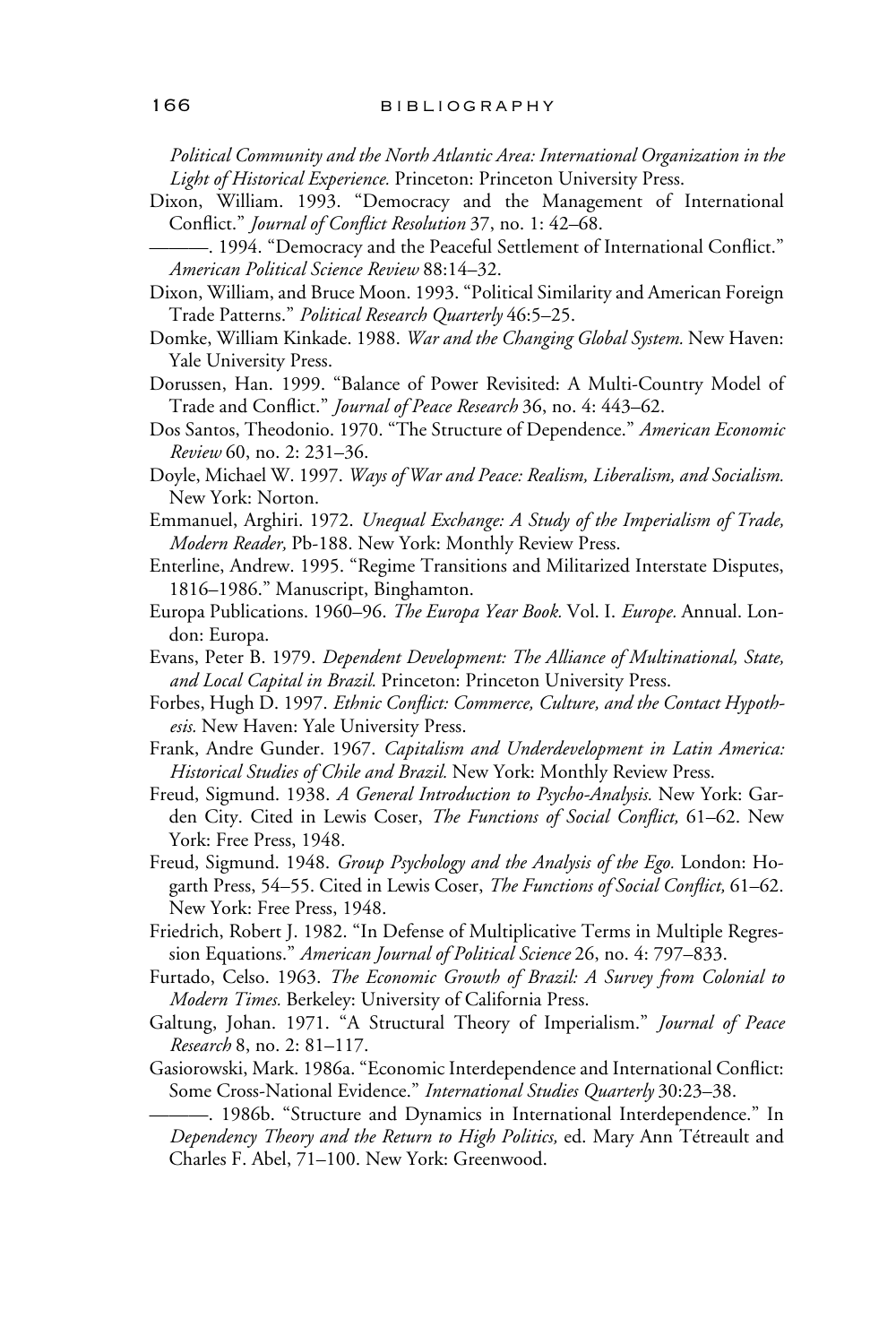- Gasiorowski, Mark J., and Solomon W. Polachek. 1982. "Conflict and Interdependence: East-West Trade and Linkages in the Era of Detente." *Journal of Conflict Resolution* 26:709–29.
- Geller, Daniel S. 1993. "Power Differentials and War in Rival Dyads." *International Studies Quarterly* 37, no. 2: 173–94.
- Geller, Daniel S., and J. David Singer. 1998. *Nations at War: A Scientific Study of International Conflict*. Cambridge Studies in International Relations, 58. Cambridge: Cambridge University Press.
- Gilbert, Felix. 1965. *Machiavelli and Guicciardini: Politics and History in Sixteenth-Century Florence.* Princeton: Princeton University Press.
- Gleditsch, Nils Petter, and Håvard Hegre. 1997. "Peace and Democracy: Three Levels of Analysis." *Journal of Conflict Resolution* 41:283–310.
- Gochman, Charles. 1992. "Interstate Metrics since the Congress of Vienna." In *The New Geopolitics,* ed. Michael D. Ward. Philadelphia: Gordon and Breach.
- Gochman, Charles S., and Zeev Maoz. 1984. "Militarized Interstate Disputes, 1816–1976." *Journal of Conflict Resolution* 28, no. 4: 585–615.
- Gochman, Charles S., and Alan Ned Sabrosky, eds. 1990. *Prisoners of War? Nation-States in the Modern Era.* Lexington, MA: Lexington Books.
- Goertz, Gary, and Paul F. Diehl. 1992. *Territorial Changes and International Conflict.* London: Routledge.
- Gowa, Joanne S. 1994. *Allies, Adversaries, and International Trade.* Princeton: Princeton University Press.
- Greene, William H. 1993. *Econometric Analysis.* 2d ed. Englewood Cliffs, NJ: Prentice-Hall.
- Grieco, Joseph M. 1990. *Cooperation among Nations: Europe, America, and Non-Tariff Barriers to Trade.* Cornell Studies in Political Economy. Ithaca: Cornell University Press.
- Grieco, Joseph M., Robert Powell, and Duncan Snidal. 1993. "The Relative-Gains Problem for International Cooperation. Comment on Snidal and Powell. With Responses." *American Political Science Review* 87, no. 3: 729–43.
- Gurr, Ted Robert. 1970. *Why Men Rebel.* Princeton: Princeton University Press.
- Gurr, Ted Robert, Keith Jaggers, and Will H. Moore. 1989. *Polity II Codebook.* Boulder: University of Colorado.
- Haas, Ernst B. 1958. *The Uniting of Europe: Political, Social, and Economic Forces, 1950–1957.* Stanford, CA: Stanford University Press.
- ———. 1964. *Beyond the Nation-State: Functionalism and International Organization.* Stanford, CA: Stanford University Press.
- Heilbroner, Robert L. 1973. "The Paradox of Progress: Decline and Decay in the Wealth of Nations." *Journal of the History of Ideas* 34, no. 2: 243–62.
- Hendrick, Clyde, ed. 1989. *Close Relationships.* Newbury Park, CA: Sage.
- Higham, Charles. 1983. *Trading with the Enemy: An Exposé of the Nazi-American Money Plot, 1933–1949.* New York: Delacorte.
- Hirsch, Leonard Paul. 1986. "Incorporation into the World Economy: Empirical Tests of Dependency Theory." In *Dependency Theory and the Return of High Politics,* ed. Mary Ann Tétreault and Charles Abel, 101–24. New York: Greenwood.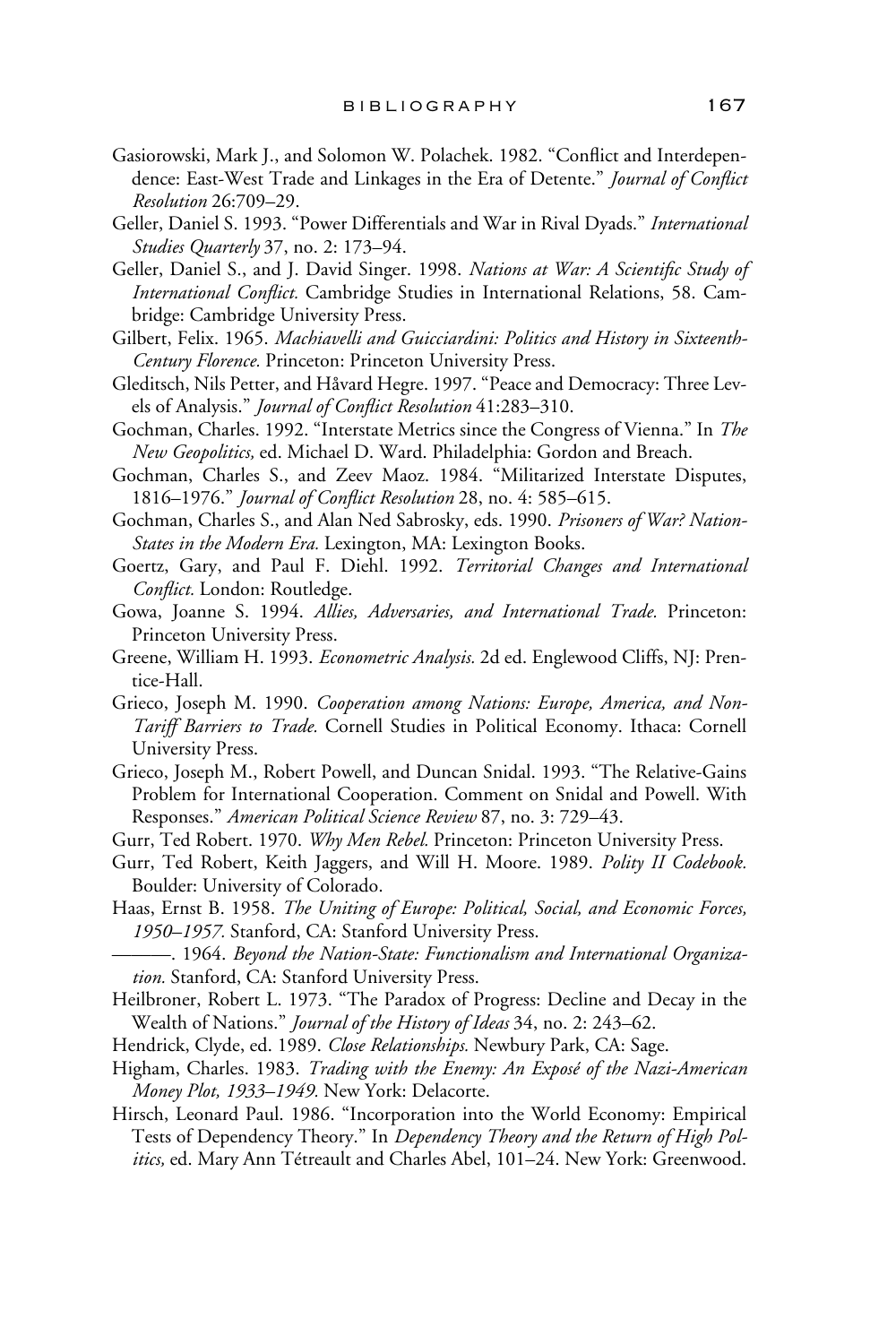- Hirschman, Albert O. [1945] 1980. *National Power and the Structure of Foreign Trade.* Publications of the Bureau of Business and Economic Research, University of California. Berkeley and Los Angeles: University of California Press.
- ———. 1977. *The Passions and the Interests: Political Arguments for Capitalism before Its Triumph.* Princeton: Princeton University Press.
- ———. 1982. "Rival Interpretations of Market Society: Civilizing, Destructive, or Feeble?" *Journal of Economic Literature* 20:1463–1514.
- Hobson, John A. [1902] 1954. *Imperialism: A Study.* London: G. Allen and Unwin.
- Houweling, Henk, and Jan Siccama. 1991. "Power Transitions and Critical Points as Predictors of Great Power War: Toward a Synthesis." Journal of Conflict Reso*lution* 35:642–58.
- Hower, Gretchen. 1990. "The Dynamics of Hostile and Cooperative Behavior." Ph.D. diss., University of Illinois.
- Hughes, Barry B. 1972. "Transaction Analysis: The Impact of Operationalization." *International Organization* 25:132–45.
	- ———. 1997. *Continuity and Change in World Politics: Competing Perspectives.* 3d ed. Upper Saddle River, NJ: Prentice-Hall.
- Inter-University Consortium for Political and Social Research. 1991. "Direction of Trade Codebook (ICPSR 7628)." Ann Arbor: Inter-University Consortium for Political and Social Research.
- International Monetary Fund. 1956–98. *International Financial Statistics.* Monthly. Washington, DC: IMF Statistics Department.
	- ———. 1991. *Direction of Trade Statistics 1991 Yearbook.* Washington, DC: International Monetary Fund.
- Irwin, Douglas. 1996. *Against the Tide: An Intellectual History of Free Trade.* Princeton: Princeton University Press.
- Ivens, Michael, and Reginald Dunstan, eds. 1967. *The Case for Capitalism.* London: Michael Joseph.
- Jaggers, Keith, and Ted Robert Gurr. 1995. "Tracking Democracy's Third Wave with the Polity III Data." *Journal of Peace Research* 32, no. 4: 469–82.
	- ———. 1996. *POLITY III: Regime Change and Political Authority, 1800–1994.* [computer file] (Study #6695). 2d ICPSR version. Boulder, CO: Keith Jaggers/College Park, MD: Ted Robert Gurr [producers], 1995. Ann Arbor, MI: Inter-University Consortium for Political and Social Research [distributor], 1996.
- Jalée, Pierre. 1977. *How Capitalism Works: Modern Reader.* New York: Monthly Review Press.
- Jones, Daniel M., Stuart A. Bremer, and J. David Singer. 1996. "Militarized Interstate Disputes, 1816–1992: Rationale, Coding Rules, and Empirical Applications." *Conflict Management and Peace Science* 15, no. 2: 163-213.
- Keegan, John. 1993. *A History of Warfare.* London: Hutchinson.
- Kegley, Charles W., and Neil R. Richardson. 1980. "Trade Dependence and Foreign Policy Compliance: A Longitudinal Analysis." *International Studies Quarterly* 24, no. 2: 191–222.
- Kegley, Charles W., and Eugene R. Wittkopf. 1995. *World Politics: Trend and Transformation.* 5th ed. New York: St. Martin's.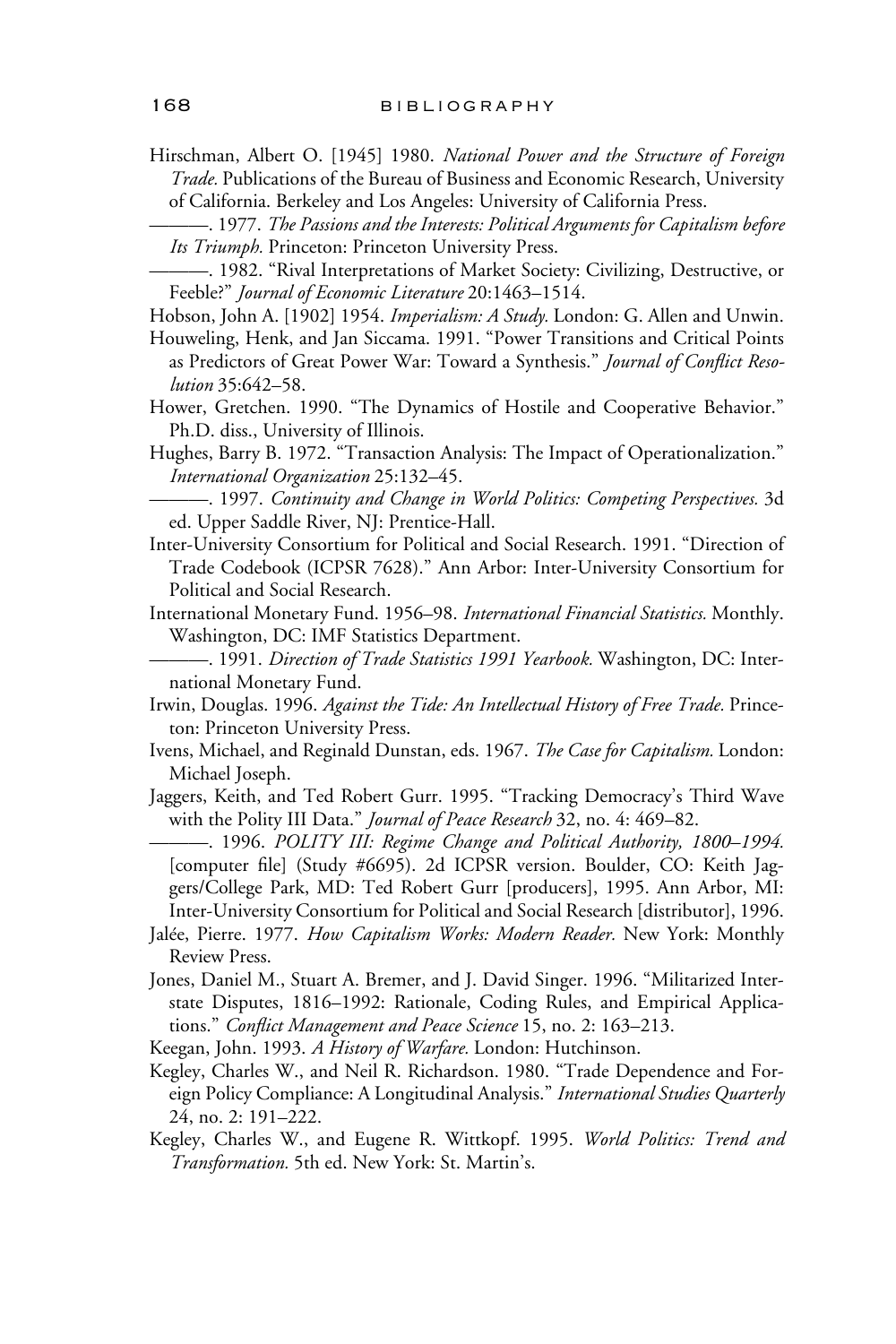- Kenen, Peter B. 1994. *The International Economy.* 3d ed. Cambridge: Cambridge University Press.
- Kennedy, Peter. 1998. *A Guide to Econometrics.* 4th ed. Cambridge: MIT Press.
- Keohane, Robert O. 1993. "Institutional Theory and the Realist Challenge after the Cold War." In *Neorealism and Neoliberalism: The Contemporary Debate,* ed. David A. Baldwin, 269–301. New York: Columbia University Press.
- Keohane, Robert O., and Joseph S. Nye. 1977. *Power and Interdependence: World Politics in Transition.* Boston: Little, Brown.
- King, Gary. 1989. *Unifying Political Methodology: The Likelihood Theory of Statistical Inference.* Cambridge: Cambridge University Press.
- Kirshner, Julius, ed. 1974. *Business, Banking, and Economic Thought in Late Medieval and Early Modern Europe: Selected Studies of Raymond De Roover.* Chicago: University of Chicago Press.
- Koekkoek, Ad, L. B. M. Mennes, and Jagdish N. Bhagwati. 1991. *International Trade and Global Development: Essays in Honour of Jagdish Bhagwati.* London and New York: Routledge.
- Kydd, Rachael M. 1964. *Reason and Conduct in Hume's Treatise.* New York: Russell and Russell.
- League of Nations. 1910–40. "Memorandum on International Trade and Balance of Payments Statistics." Geneva: League of Nations.
- Lenin, Vladimir Ilich. [1919] 1990. *Imperialism, the Highest Stage of Capitalism.* Reprint. New York: International.
- Lessnoff, Michael H. 1994. *The Spirit of Capitalism and the Protestant Ethic: An Enquiry into the Weber Thesis.* London: Edward Elgar.
- Levy, Jack S. 1985. "Theories of General War." *World Politics* 37, no. 3: 344–74. ———. 1989. "The Causes of War: A Review of Theories and Evidence." In *Behavior, Society, and Nuclear War,* vol. 1, ed. Phillip E. Tetlock, Jo L. Husbands, Robert Jervis, Paul C. Stern, and Charles Tilly, 212–333. New York and Oxford: Oxford University Press.
- Liao, Tim Futing. 1994. *Interpreting Probability Models: Logit, Probit, and Other Generalized Linear Models.* Sage University Papers Series. Quantitative Applications in the Social Sciences; No. 07–101. Thousand Oaks, CA: Sage.
- Liberman, Peter. 1996. *Does Conquest Pay? The Exploitation of Occupied Industrial Societies.* Princeton: Princeton University Press.
- Maddala, G. S. 1983. *Limited-Dependent and Qualitative Variables in Econometrics.* Econometric Society Monographs in Quantitative Economics, no. 3. Cambridge: Cambridge University Press.
- Maddison, Angus. 1995. *Monitoring the World Economy, 1820–1992.* Development Centre Studies. Paris: Development Centre of the Organisation for Economic Co-operation and Development.
- Maher, Paul. 1972. *Soviet and East European Foreign Trade, 1946–1969.* Bloomington: Indiana University Press.
- Mansfield, Edward D. 1994. Power, Trade, and War. Princeton: Princeton University Press.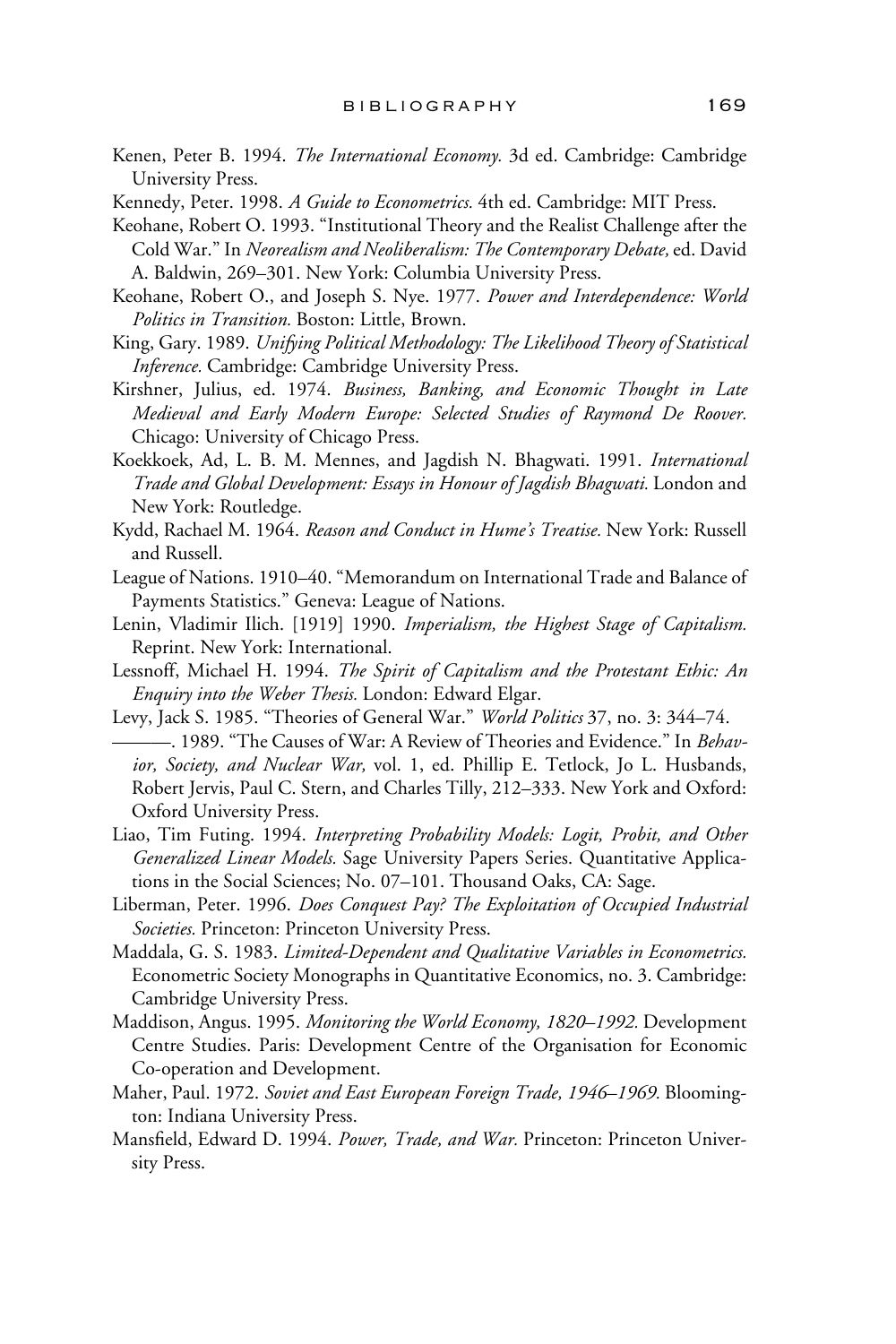- Mansfield, Edward D., and Jack Snyder. 1995. "Democratization and War." Foreign *Affairs* 74, no. 3: 79–97.
- Maoz, Zeev. 1996. *Domestic Sources of Global Change.* Ann Arbor: University of Michigan Press.
- Maoz, Zeev, and Nasrin Abdolali. 1989. "Regime Types and International Conflict." *Journal of Conflict Resolution* 33:3-35.
- Maoz, Zeev, and Bruce M. Russett. 1993. "Normative and Structural Causes of the Democratic Peace, 1945–1986." *American Political Science Review* 87, no. 3: 624–38.
- Marrese, Michael, and Jan Va'ous. 1983. "Unconventional Gains from Trade." *Journal of Comparative Economics* 7, no. 4: 382–99.
- Marx, Karl. 1848. "On the Question of Free Trade." Speech to the Democratic Association of Brussels at its public meeting of January 9. Marx and Engels Internet Archive, <www.marxists.org> (accessed May 2001).
- ———. 1887. *Capital, a Critique of Political Economy,* vol. 1, ed. Friedrich Engels*.* Trans. Samuel Moore and Edward Bibbins Aveling. Moscow: Progress Publishers. Reprint, New York: Modern Library, 1906.
- Mastanduno, Michael. 1993. "Do Relative Gains Matter?" In *Neorealism and Neoliberalism: The Contemporary Debate,* ed. David A. Baldwin, 250–69. New York: Columbia University Press.
- Meek, Ronald L. 1958. "The Economics of Control Prefigured by Sir James Steuart." *Science and Society* 22:289–305.
- Midlarsky, Manus I. 1975. *On War: Political Violence in the International System.* New York: Free Press.
- ———. 1989. *Handbook of War Studies.* Boston: Unwin Hyman.
- Mill, John Stuart. 1848a*. Principles of Political Economy, with Some of Their Applications to Social Philosophy.* London: J. W. Parker.
	- ———. 1848b*. A System of Logic, Ratiocinative and Inductive; Being a Connected View of the Principles of Evidence and the Methods of Scientific Investigation.* New York: Harper and Brothers.
- Mitchell, Brian R. 1982. *International Historical Statistics: Africa and Asia.* New York: New York University Press.
- ———. 1983. *International Historical Statistics: The Americas and Australasia.* Detroit: Gale Research.
- Mitrany, David. 1964. *A Working Peace System.* Chicago: Quadrangle.
- Montesquieu, Charles de Secondat, baron de*.* [1749] 1989. *The Spirit of the Laws.* Trans. Anne M. Cohler, Basia C. Miller, and Harold Stone. Cambridge and New York: Cambridge University Press.
- Morgan, T. Clifton, and Sally Howard Campbell. 1991. "Domestic Structure, Decisional Constraints and War: So Why Kant Democracies Fight?" *Journal of Conflict Resolution* 35:187-211.
- Morgan, T. Clifton, and Valerie L. Schwebach. 1992. "Take Two Democracies and Call Me in the Morning: A Prescription for Peace?" *International Interactions* 17, no. 4: 305–20.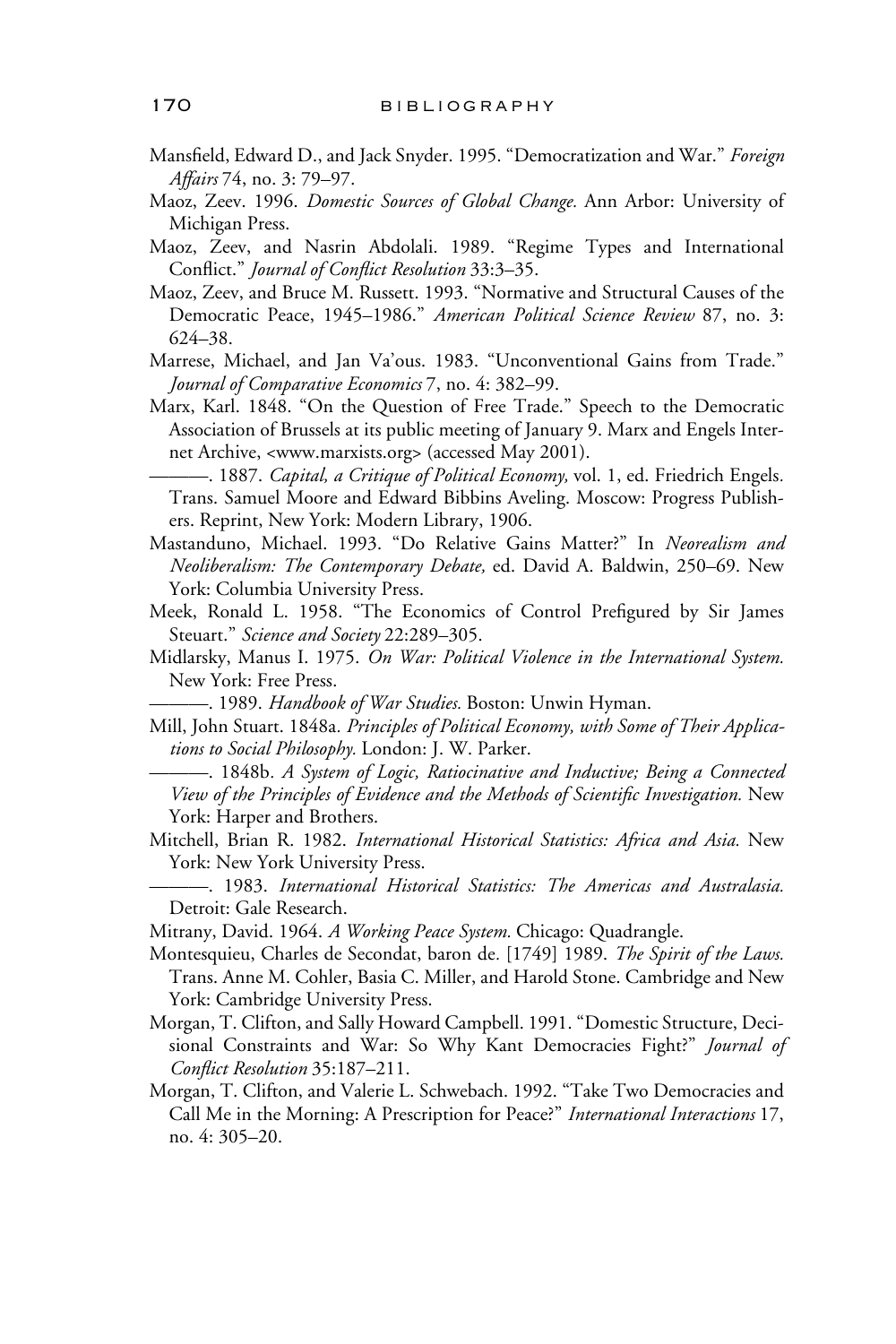- Morgenthau, Hans Joachim. 1948. *Politics among Nations: The Struggle for Power and Peace.* New York: Knopf.
- Morrow, James D. 1999. "How Could Trade Affect Conflict?" *Journal of Peace Research* 36, no. 4: 481–89.
- Myrdal, Gunnar. 1957. *Economic Theory and Under-Developed Regions.* London: G. Duckworth.
- Neff, Stephen. 1990. *Friends but No Allies: Economic Liberalism and the Law of Nations.* New York: Columbia University Press.
- Nye, Joseph S. 1968. "Comparative Regional Integration: Concept and Measurement." *International Organization* 22:855–80.
- Oneal, John R., Frances H. Oneal, Zeev Maoz, and Bruce M. Russett. 1996. "The Liberal Peace: Interdependence, Democracy, and International Conflict, 1950–85." *Journal of Peace Research* 33, no. 1: 11–28.
- Oneal, John R., and James Lee Ray. 1997. "New Tests of the Democratic Peace: Controlling for Economic Interdependence, 1950–85." *Political Research Quarterly* 50, no. 4: 751–75.
- Oneal, John R., and Bruce M. Russett. 1997. "The Classical Liberals Were Right: Democracy, Interdependence, and Conflict, 1950–1985." International Studies *Quarterly* 41, no. 2: 267–95.
- —. 1999. "Assessing the Liberal Peace with Alternative Specifications: Trade Still Reduces Conflict." *Journal of Peace Research* 36, no. 4: 423-42.
- Onimode, Bade. 1985. *An Introduction to Marxist Political Economy.* London: Zed Books.
- Organski, A. F. K., and Jacek Kugler. 1980. *The War Ledger.* Chicago: University of Chicago Press.
- Papayoanou, Paul A. 1997. "Economic Interdependence and the Balance of Power." *International Studies Quarterly* 41, no. 1: 113–40.
	- ———. 1999. *Power Ties: Economic Interdependence, Balancing, and War.* Ann Arbor: University of Michigan Press.
- Pascal, Blaise. 1941. *Pensées: The Provincial Letters.* New York: Modern Library.
- Pearce, David W., ed. 1992. *The MIT Dictionary of Modern Economics.* 4th ed. Cambridge: MIT Press.
- Peres, Shimon, and Arye Naor. 1993. *The New Middle East.* New York: Henry Holt.
- Polachek, Solomon W. 1980. "Conflict and Trade." *Journal of Conflict Resolution* 24:55–78.
	- 1992. "Conflict and Trade: An Economics Approach to Political International Interactions." In *Economics of Arms Reduction and the Peace Process,* ed. Walter Isard and Charles H. Anderton, 89–120. Amsterdam: North Holland.
- ———. 1997. "Why Democracies Cooperate More and Fight Less." *Review of International Economics* 5, no. 3: 295–309.
- Polachek, Solomon, Yuan-Ching Chang, and John Robst. 1997."Liberalism and Interdependence." Department of Economics, State University of New York at Binghamton.
- Polachek, Solomon, and Judy McDonald. 1992. "Strategic Trade and the Incentive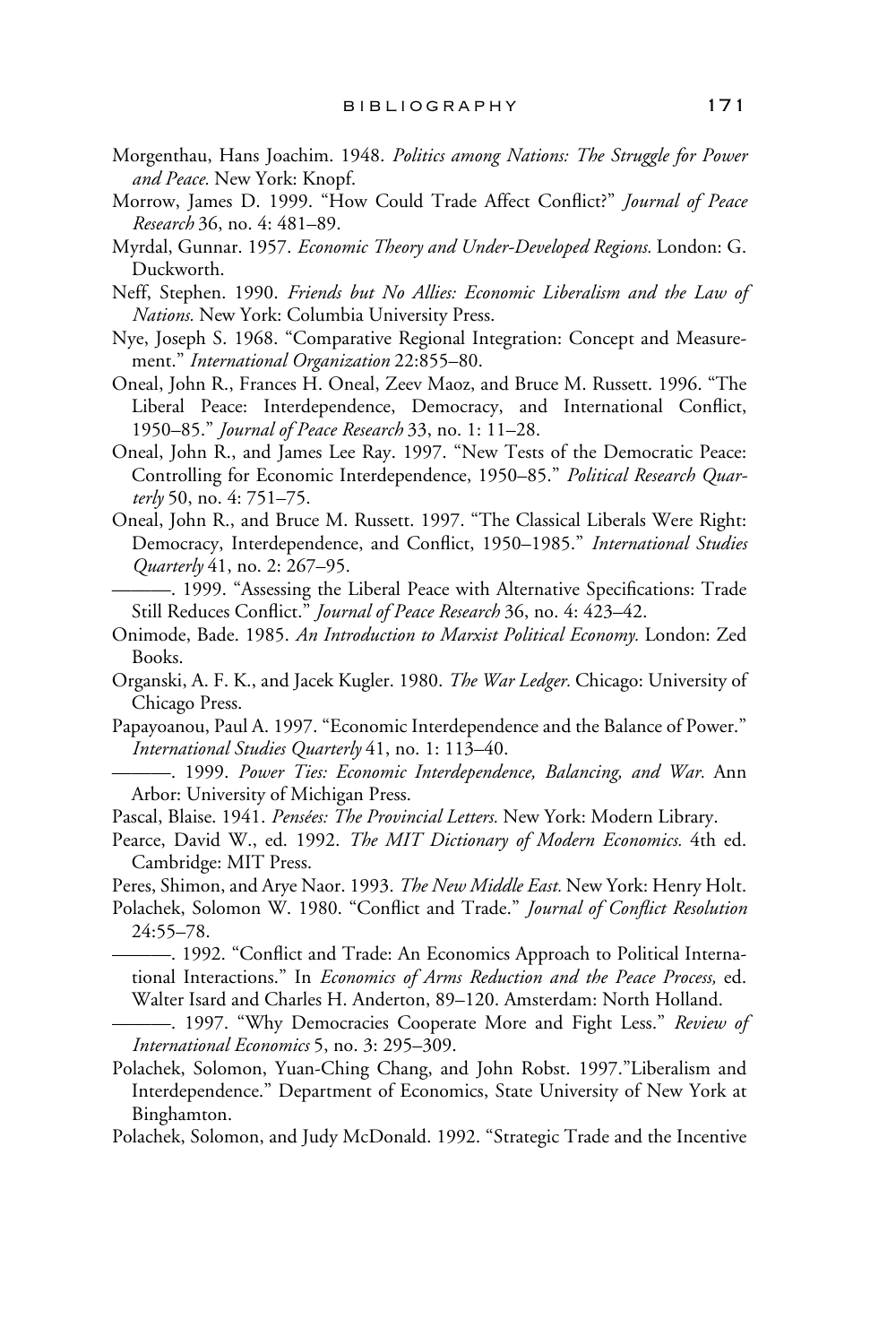for Cooperation." In *Disarmament, Economic Conversion, and Peace Management,* ed. Manas Chatterji and Linda Rennie Forcey. New York: Praeger.

- Polachek, Solomon W., John Robst, and Yuan-Ching Chang. 1999. "Liberalism and Interdependence: Extending the Trade-Conflict Model." *Journal of Peace Research* 36, no. 4: 405–22.
- Pollins, Brian M. 1989a. "Does Trade Still Follow the Flag?" *American Political Science Review* 83, no. 2: 465–80.
	- —. 1989b. "Conflict, Cooperation, and Commerce: The Effect of International Political Interactions on Bilateral Trade Flows." *American Journal of Political Science* 33, no. 3: 737–61.
- Powell, Robert. 1991. "Absolute and Relative Gains in International Relations Theory." *American Political Science Review* 85, no. 4: 1303–20.
- Prebisch, Raul. 1950. *The Economic Development of Latin America and Its Principal Problems.* New York: United Nations.
- Pruitt, Dean G., and Jeffrey Z. Rubin. 1986. Social Conflict: Escalation, Stalemate, *and Settlement.* New York: Random House.
- Putnam, Robert. 1988. "Diplomacy and Domestic Politics: The Logic of Two-Level Games." *International Interactions* 42:427–60.
- Ray, James Lee. 1995. *Democracy and International Conflict: An Evaluation of the Democratic Peace Proposition.* Studies in International Relations. Columbia: University of South Carolina Press.
- Ray, James Lee, and Yijia Wang. 1998. "Integrating Levels of Analysis in World Politics: Increased Utility or Exercises in Futility?" Paper presented at the Annual Meeting of the American Political Science Association, Boston, September 3–6.
- Raymond, Gregory A. 1994. "Democracies, Disputes, and Third-Party Intermediaries." *Journal of Conflict Resolution* 38:24-42.

 $-$ . 1995. "Treaties, Trust, and Conflict Escalation." Paper presented at the Annual Meeting of the International Studies Association, Chicago.

- Reuveny, Rafael, and Heejon Kang. 1996. "International Trade, Political Conflict/Cooperation, and Granger Causality." American Journal of Political Sci*ence* 40, no. 3: 943–70.
- Richardson, Lewis Frye. 1960. *Statistics of Deadly Quarrels*. Pacific Grove, CA: Boxwood.
- Ripsman, Norrin M., and Jean-Marc F. Blanchard. 1996/97. "Commercial Liberalism under Fire: Evidence from 1914 and 1936." *Security Studies* 6, no. 2: 4–50.
- Rogowski, Ronald. 1989. *Commerce and Coalitions: How Trade Affects Domestic Political Alignments.* Princeton: Princeton University Press.
- Rosecrance, Richard N. 1986. *The Rise of the Trading State: Commerce and Conquest in the Modern World.* New York: Basic Books.
- Rosecrance, Richard N., and Arthur A. Stein, eds. 1993. *The Domestic Bases of Grand Strategy.* Cornell Studies in Security Affairs. Ithaca: Cornell University Press.
- Rosenberg, Nathan. 1965. "Adam Smith on the Division of Labour: Two Views or One?" *Economica* 32:127–39.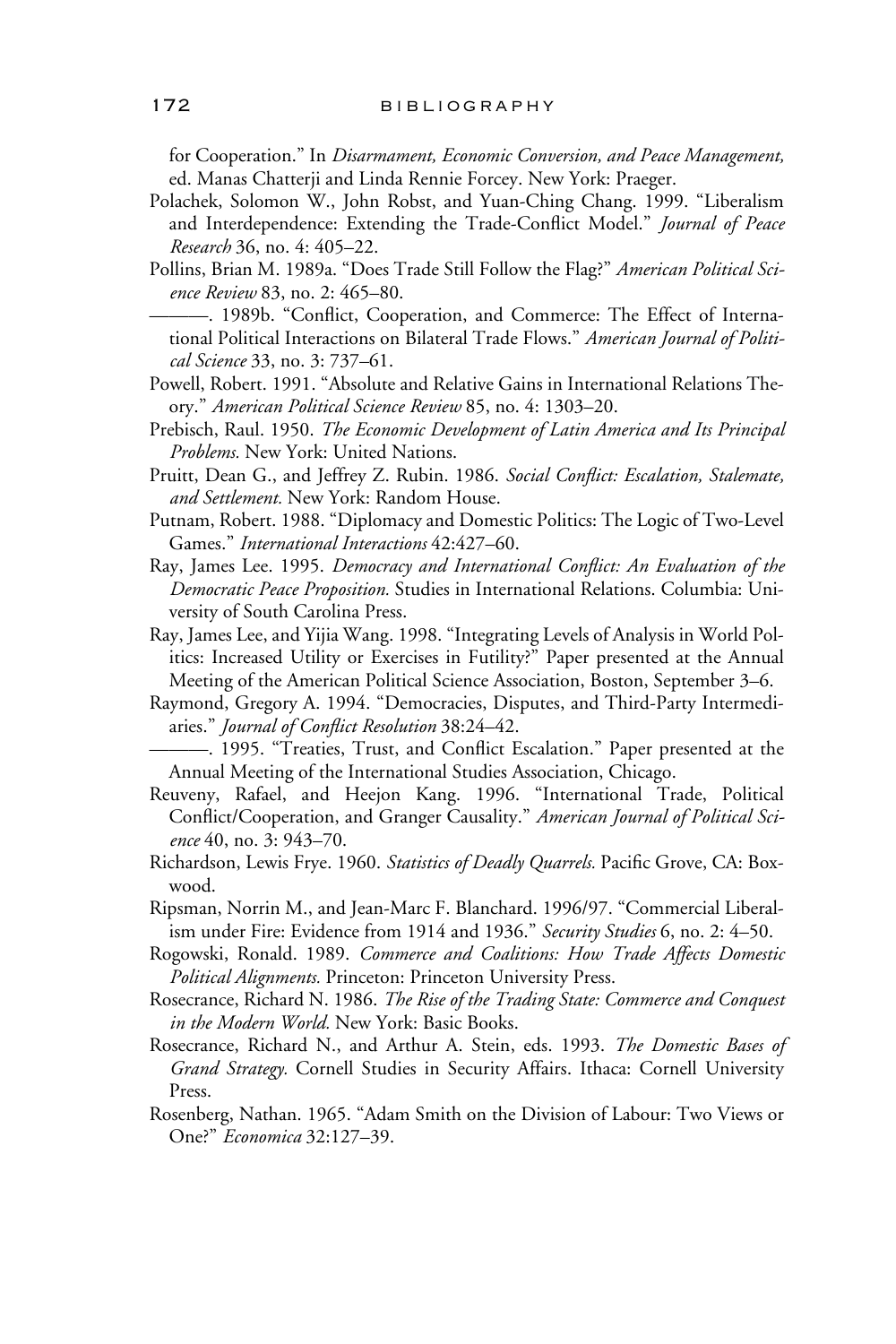———. 1968. "Adam Smith, Consumer Tastes, and Economic Growth." *Journal of Political Economy* 76:361–74.

- Rubin, Jeffrey Z., Dean G. Pruitt, and Sung Hee Kim. 1994. *Social Conflict: Escalation, Stalemate, and Settlement.* New York: McGraw-Hill.
- Rudé, George. 1962. *Wilkes and Liberty: A Social Study of 1763–1774.* Oxford: Clarendon.
- Rummel, Rudolph J. 1983. "Libertarianism and International Violence." *Journal of Conflict Resolution 27:27-71.*
- ———. 1985. "Libertarian Propositions on Violence within and between Nations." *Journal of Conflict Resolution 29:419-55.*
- Russett, Bruce M. 1967. *International Regions and the International System: A Study in Political Ecology.* Rand McNally Series in Comparative Government and International Politics. Chicago: Rand McNally.
- ———. 1983. "Prosperity and Peace: Presidential Address." *International Studies Quarterly* 27:381–87.

———. 1993. *Grasping the Democratic Peace: Principles for a Post–Cold War World.* Princeton: Princeton University Press.

- Savage, I. Richard, and Karl W. Deutsch. 1960. "A Statistical Model of the Gross Analysis of Transaction Flows." *Econometrica* 28, no. 3: 551–72.
- Sayrs, Lois W. 1990. "Expected Utility and Peace Science: An Assessment of Trade and Conflict." *Conflict Management and Peace Science* 12:17-44.
- Schumpeter, Joseph A. 1954. *History of Economic Ideas.* New York: Oxford University.
- Seers, Dudley. 1963. "The Limitations of the Special Case." *Bulletin of the Oxford Institute of Economics and Statistics* 25, no. 2.
- Selfridge, H. Gordon. 1918. *The Romance of Commerce.* London: Bodley Heard.
- Senese, Paul D. 1997. "Between Dispute and War: The Effect of Joint Democracy on Interstate Conflict Escalation." *Journal of Politics* 59, no. 1: 1–27.
- Simmel, Georg. 1955. *Conflict*. Glencoe, IL: Free Press.
- Singer, Hans W. 1950. "The Distribution of Gains between Investing and Borrowing Countries." *American Economic Review* 40, no. 2: 473–85.
- Singer, J. David. 1961. "The Level-of-Analysis Problem in International Relations." *World Politics* 14, no. 1 (Oct.): 77–92.
- Singer, J. David, and Paul F. Diehl, eds. 1990. *Measuring the Correlates of War.* Ann Arbor: University of Michigan Press.
- Singer, J. David, and Melvin Small. 1994. "Correlates of War Project: International and Civil War Data, 1816–1992 (ICPSR 9905)." Ann Arbor, MI: Inter-University Consortium for Political and Social Research.
- Small, Melvin, and J. David Singer. 1969. "Formal Alliances, 1816–1965: An Extension of the Basic Data." *Journal of Peace Research* 6, no. 3: 257–82.
- ———. 1982. *Resort to Arms: International and Civil Wars, 1816–1980.* 2d ed. Beverly Hills, CA: Sage.
- Smith, Adam. [1776] 1937. *An Inquiry into the Nature and Causes of the Wealth of Nations.* New York: Random House.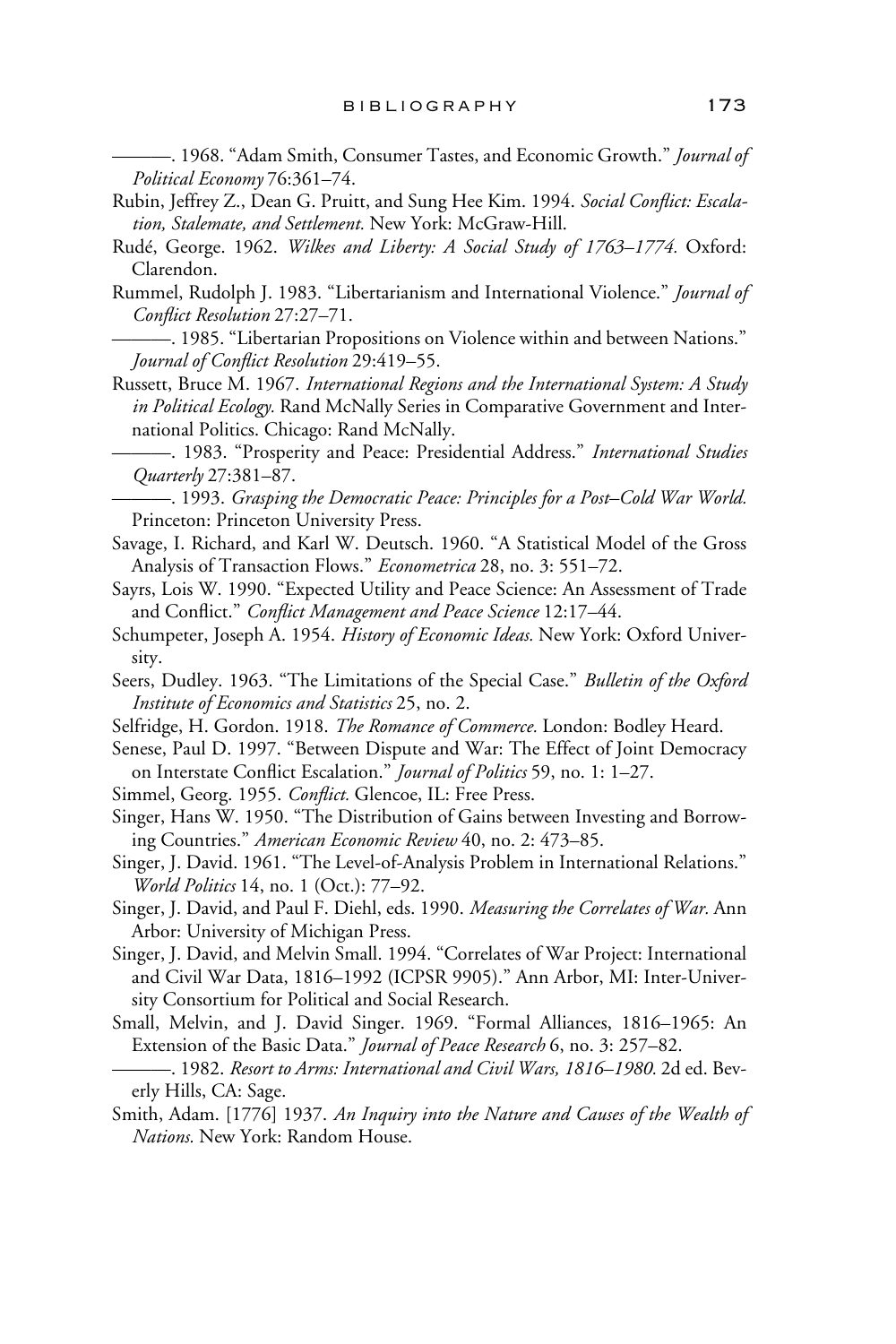- Snidal, Duncan. 1991. "International Cooperation among Relative Gains Maximizers." *International Studies Quarterly* 35, no. 4: 387–402.
	- ———. 1993. "Relative Gains and the Pattern of International Cooperation." In *Neorealism and Neoliberalism: The Contemporary Debate,* ed. David A. Baldwin, 170–208. New York: Columbia University Press.
- Soroos, Marvin. 1977. "Behavior between Nations." *Peace Research Reviews* 7, no. 2: 1–107.
- Spiegel, Henry William. 1991. *The Growth of Economic Thought.* 3d ed. Durham: Duke University Press.
- Stata Statistical Software Version 5.0. Stata Corporation, College Station, TX.
- State Statistical Bureau of the People's Republic of China, Renze Zhang, ed. 1990. *China Statistical Yearbook.* New York: Praeger.
- *The Statesman's Yearbook.* 1864–1940. London: Macmillan.
- Stein, Arthur A. 1990. *Why Nations Cooperate: Circumstance and Choice in International Relations.* Ithaca: Cornell University Press.
- Steuart, Sir James. 1966. *An Inquiry into the Principles of Political Economy.* Vol. 1. Chicago: University of Chicago Press.
- Stiglitz, Joseph E. 1986. *Economics of the Public Sector.* New York: W. W. Norton.
- Strauss, Leo. 1963. *The Political Philosophy of Hobbes: Its Basis and Its Genesis.* Trans. Elsa M. Sinclair. Chicago: University of Chicago Press.
- Sweezy, Paul Marlor. 1942. *The Theory of Capitalist Development: Principles of Marxian Political Economy.* New York: Monthly Review.
- Takayama, Akira. 1972. *International Trade: An Approach to the Theory.* New York: Holt, Rinehart and Winston.
- Tétreault, Mary Ann, and Charles Abel, eds. 1986. *Dependency Theory and the Return of High Politics.* New York: Greenwood.
- Thompson, E. P. 1963. *The Making of the English Working Class.* London: Penguin.
- Thompson, William R., and Richard M. Tucker. 1997. "A Tale of Two Democratic Peace Critiques." *Journal of Conflict Resolution* 41:428-54.
- United Nations. 1950–96. *Yearbook of International Trade Statistics,* later renamed *International Trade Statistics Yearbook.* Annual. New York: Department of International Economic and Social Affairs Statistical Office.
- U.S. Bureau of the Census. 1975. *Historical Statistics of the United States, Colonial Times to 1970.* Washington, DC: U.S. Department of Commerce.
- U.S. Congress. 1917. *Trading with the Enemy Act of October 6, 1917.* In U.S.C.A.
- Vasquez, John A. 1993. *The War Puzzle.* Cambridge Studies in International Relations, no. 27. Cambridge: Cambridge University Press.
- ———. 2000. *What Do We Know about War?* Lanham, MD: Rowman and Littlefield.
- Viner, Jacob. 1937. *Studies in the Theory of International Trade.* New York and London: Harper and Brothers.
- ———. 1948. "Power versus Plenty as Objectives of Foreign Policy in the Seventeenth and Eighteenth Centuries." *World Politics* 1, no. 1: 1–29.
- Vuchinich, Samuel, and Jay Teachman. 1993. "Influences on the Duration of Wars,